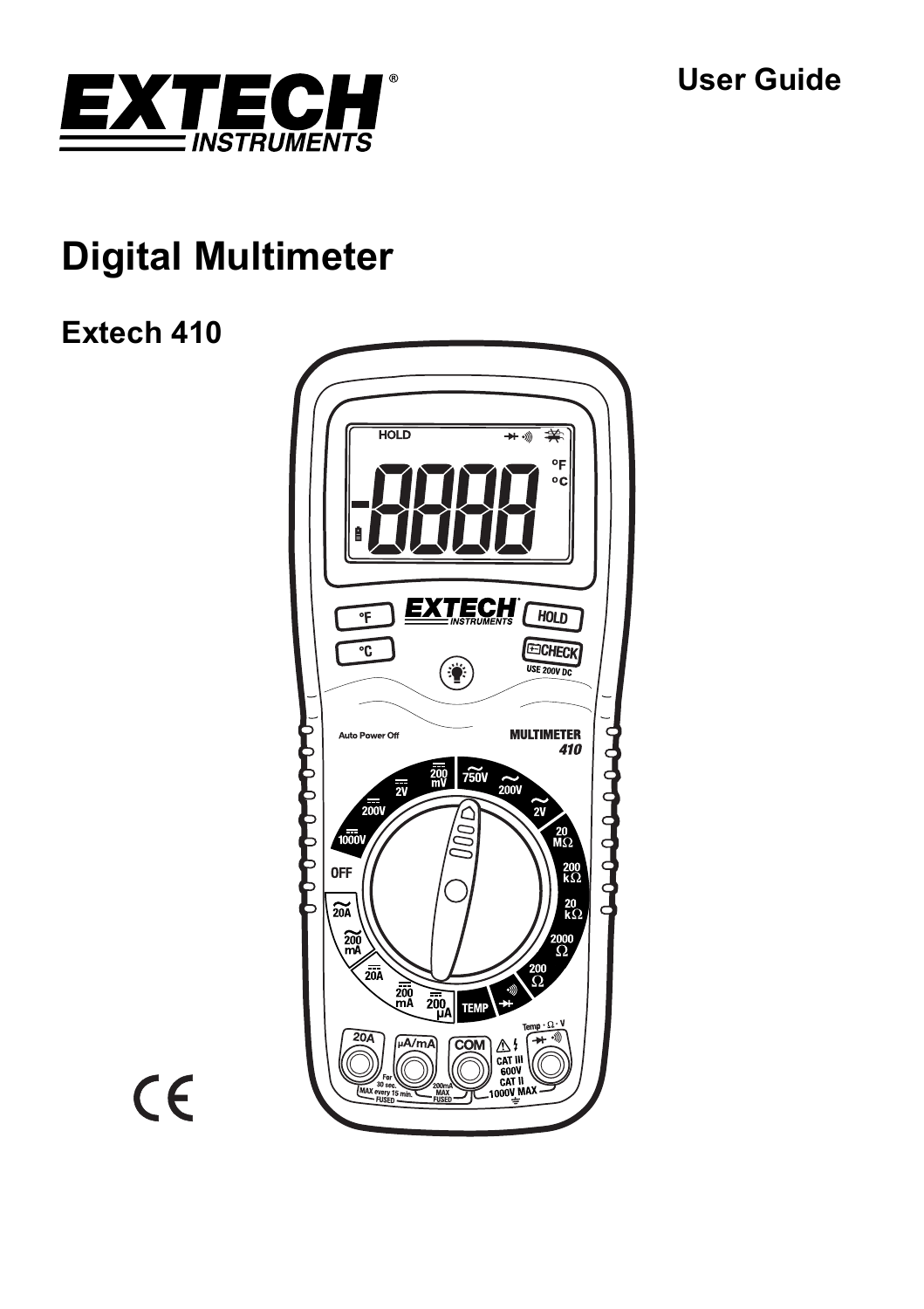## *Introduction*

Congratulations on your purchase of the Extech EX410 Multimeter. This meter measures AC/DC Voltage, AC/DC Current, Resistance, Diode Test, and Continuity plus Thermocouple Temperature. This device is shipped fully tested and calibrated and, with proper use, will provide years of reliable service. Please visit our website (www.extech.com) to check for the latest version of this User Guide, Product Updates, and Customer Support.

## *Safety*

## **International Safety Symbols**



This symbol, adjacent to another symbol or terminal, indicates the user must refer to the manual for further information.

This symbol, adjacent to a terminal, indicates that, under normal use, hazardous voltages may be present

Double insulation



This **WARNING** symbol indicates a potentially hazardous situation, which if not avoided, could result in death or serious injury.

This **CAUTION** symbol indicates a potentially hazardous situation, which if not avoided, may result damage to the product.

This symbol advises the user that the terminal(s) so marked must not be connected to a circuit point at which the voltage with respect to earth ground exceeds (in this case) 600 VAC or VDC.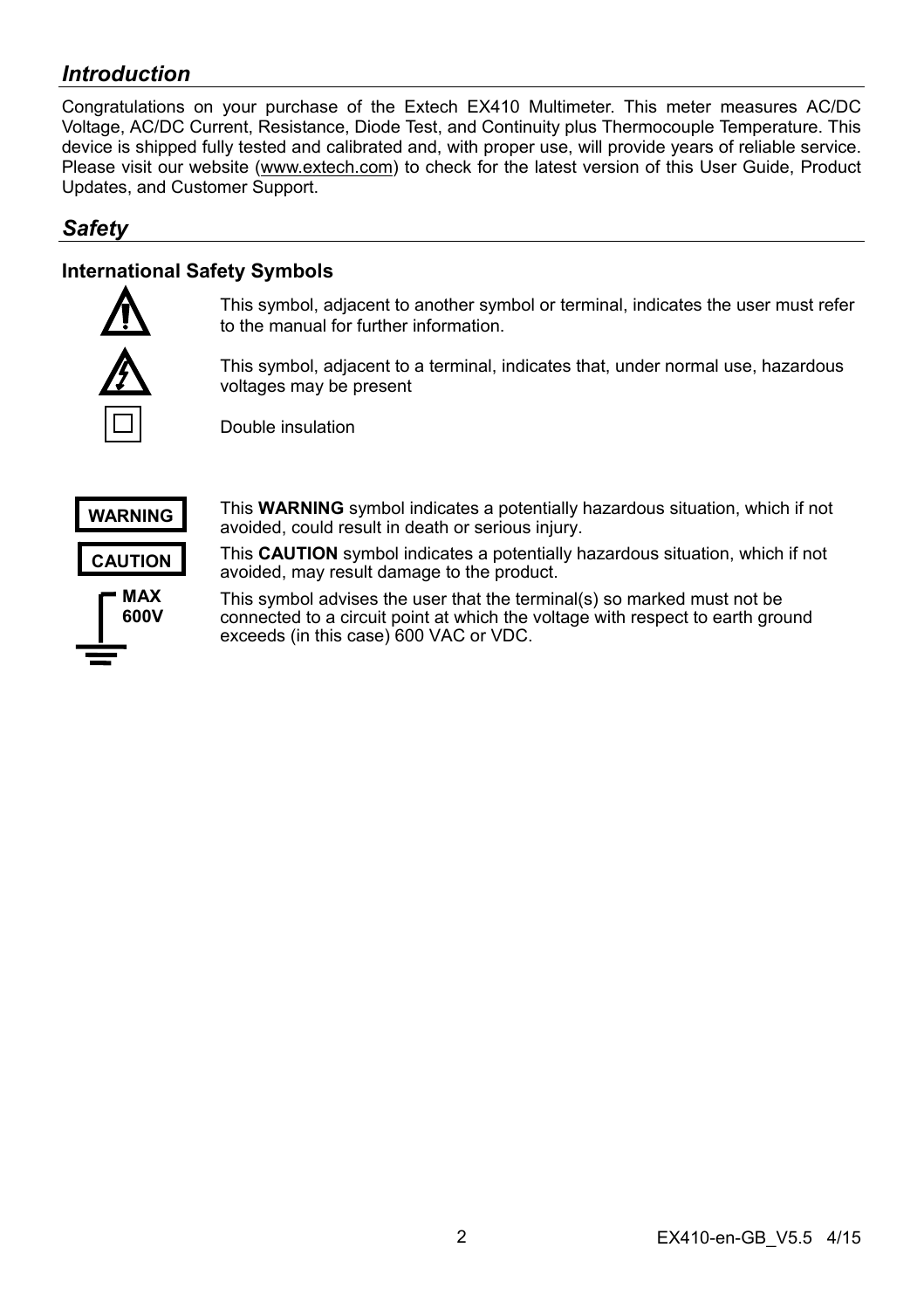## **CAUTIONS**

- Improper use of this meter can cause damage, shock, injury or death. Read and understand this user manual before operating the meter.
- Always remove the test leads before replacing the battery or fuses.
- Inspect the condition of the test leads and the meter itself for any damage before operating the meter. Repair or replace any damage before use.
- Use great care when making measurements if the voltages are greater than 25VAC rms or 35VDC. These voltages are considered a shock hazard.
- Warning! This is a class A equipment. This equipment can cause interferences in the living quarters; in this case the operator can be required to carry out adequate measures.
- Always discharge capacitors and remove power from the device under test before performing Diode, Resistance or Continuity tests.
- Voltage checks on electrical outlets can be difficult and misleading because of the uncertainty of connection to the recessed electrical contacts. Other means should be used to ensure that the terminals are not "live".
- If the equipment is used in a manner not specified by the manufacturer, the protection provided by the equipment may be impaired.
- This device is not a toy and must not reach children's hands. It contains hazardous objects as well as small parts that the children could swallow. In case a child swallows any of them, please contact a physician immediately
- Do not leave batteries and packing material lying around unattended; they can be dangerous for children if they use them as toys
- In case the device is going to be unused for an extended period of time, remove the batteries to prevent them from training
- Expired or damaged batteries can cause cauterization on contact with the skin. Always, therefore, use suitable hand gloves in such cases
- See that the batteries are not short-circuited. Do not throw batteries into the fire.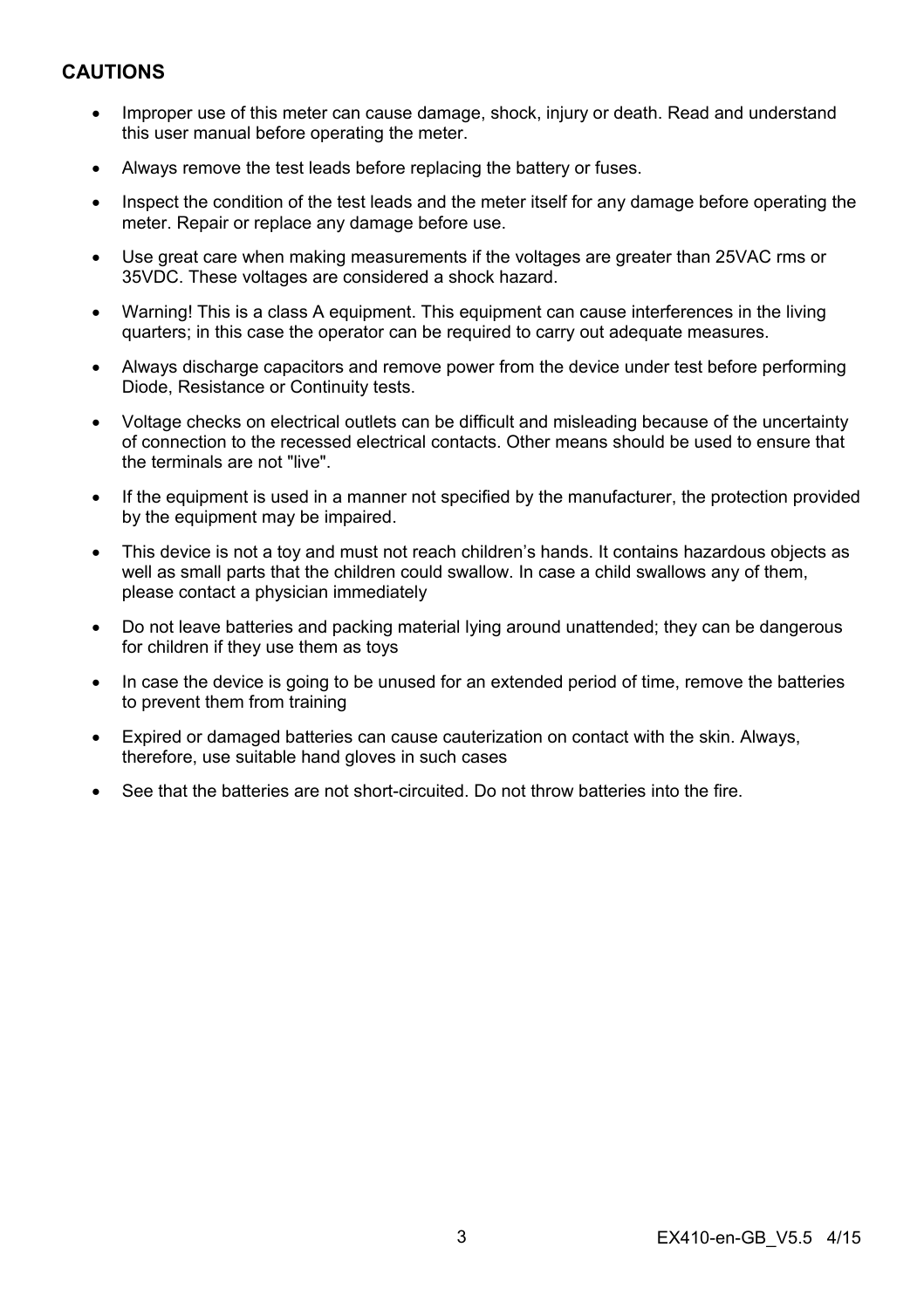#### **OVERVOLTAGE CATEGORY III**

This meter meets the IEC 61010-1-2001 standard for OVERVOLTAGE CATEGORY III. Cat III meters are protected against overvoltage transients in fixed installation at the distribution level. Examples include switches in the fixed installation and some equipment for industrial use with permanent connection to the fixed installation.

#### **SAFETY INSTRUCTIONS**

This meter has been designed for safe use, but must be operated with caution. The rules listed below must be carefully followed for safe operation.

| <b>Input Protection Limits</b>   |                                                             |  |  |
|----------------------------------|-------------------------------------------------------------|--|--|
| Maximum Input<br><b>Function</b> |                                                             |  |  |
| <b>VAC</b>                       | 750V DC/AC                                                  |  |  |
| V DC or V AC                     | 1000V DC/AC, 200Vrms on 200mV range                         |  |  |
| mA DC                            | 200mA 250V fast acting fuse                                 |  |  |
| A DC                             | 20A 250V fast acting fuse (30 seconds max every 15 minutes) |  |  |
| <b>Ohms, Continuity</b>          | 250 Vrms for 15sec max                                      |  |  |

1. **NEVER** apply voltage or current to the meter that exceeds the specified maximum:

- 2. **USE EXTREME CAUTION** when working with high voltages.
- 3. **DO NOT** measure voltage if the voltage on the "COM" input jack exceeds 600V above earth ground.
- 4. **NEVER** connect the meter leads across a voltage source while the function switch is in the current, resistance, or diode mode. Doing so can damage the meter.
- 5. **ALWAYS** discharge filter capacitors in power supplies and disconnect the power when making resistance or diode tests.
- 6. **ALWAYS** turn off the power and disconnect the test leads before opening the covers to replace the fuse or battery.
- 7. **NEVER** operate the meter unless the back cover and the battery cover is in place and fastened securely.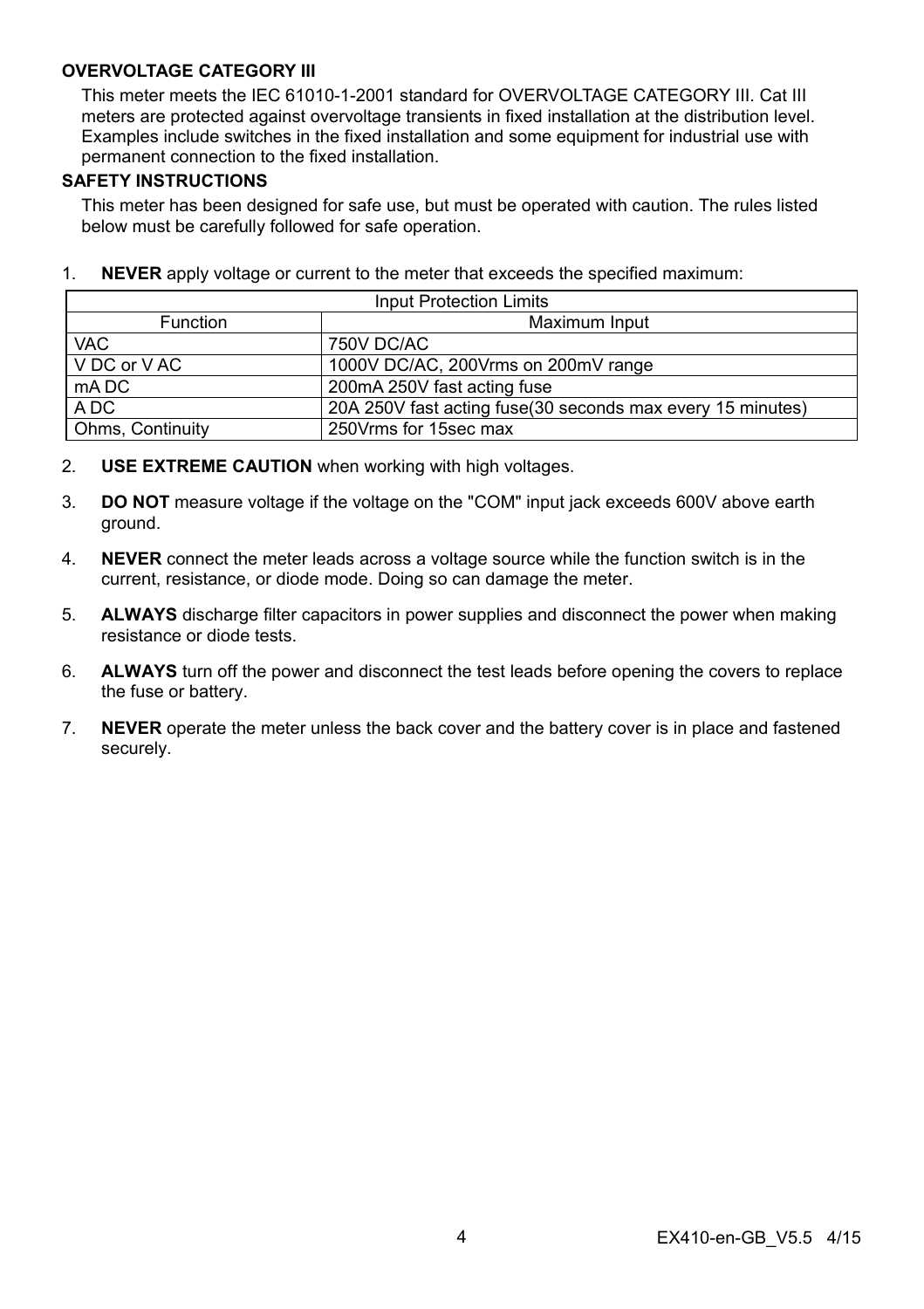## *Controls and Jacks*

- 1. Rubber holster (must be removed to access battery)
- 2. 2000 count LCD display
- 3. °F button for temperature measurements
- 4. °C button for temperature measurements
- 5. Function switch
- 6. mA, uA and A input jacks
- 7. COM input jack
- 8. Positive input jack
- 9. Battery check button
- 10. Hold button (freezes displayed reading)
- 11. LCD backlight button



**Note:** Tilt stand, test lead holders, and battery compartment are on rear of unit.

## *Symbols and Annunciators*

- •))) Continuity
- Diode test ₩
- 自 Battery status
- $\Rightarrow$ Test lead connection error
- **HOLD** Display hold
- **ºF** Degrees Fahrenheit
- **ºC** Degrees Celsius

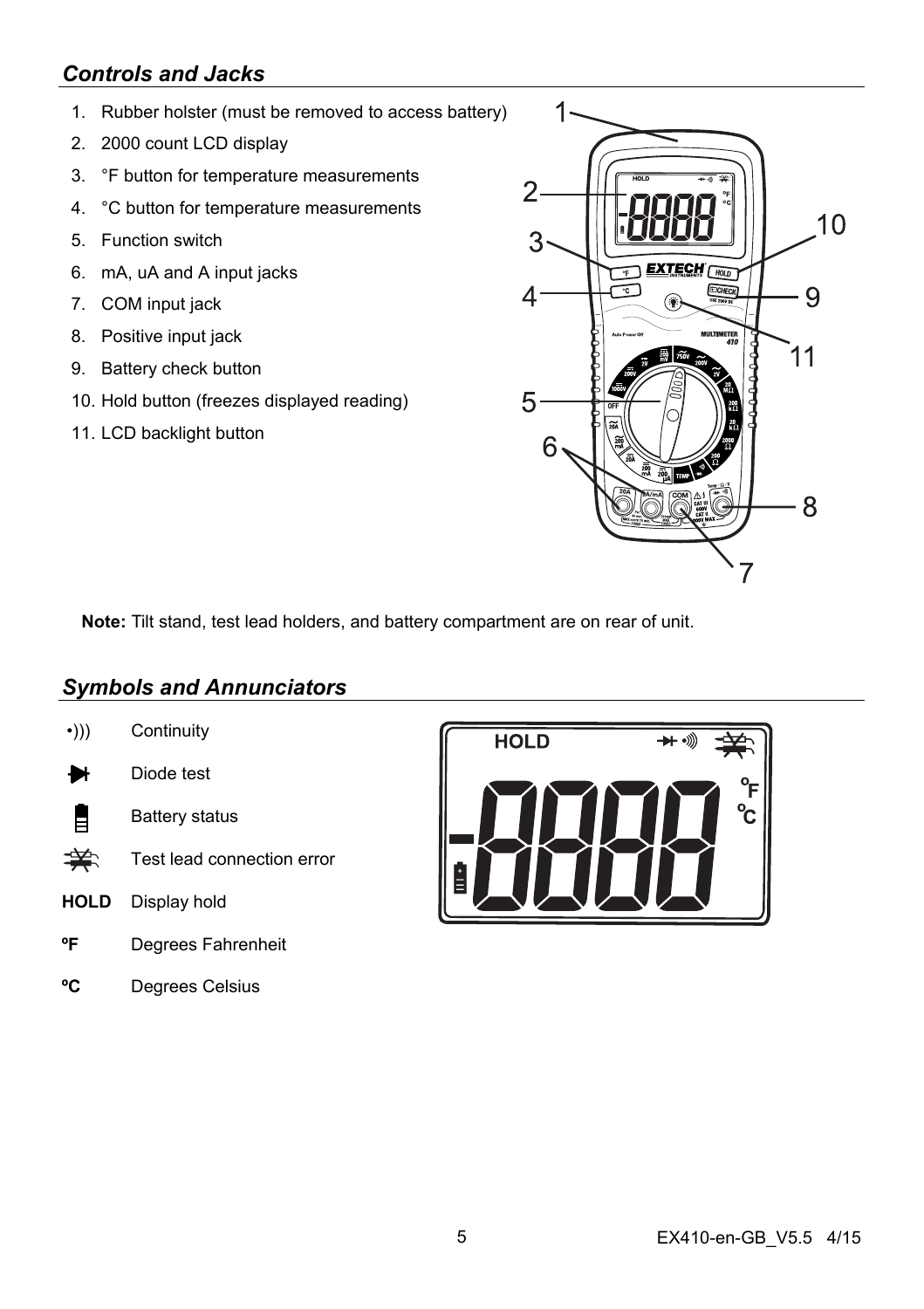## *Operating Instructions*

**WARNING**: Risk of electrocution. High-voltage circuits, both AC and DC, are very dangerous and should be measured with great care.

- 1. ALWAYS turn the function switch to the OFF position when the meter is not in use.
- 2. If "1" appears in the display during a measurement, the value exceeds the range you have selected. Change to a higher range.

**NOTE**: On some low AC and DC voltage ranges, with the test leads not connected to a device, the display may show a random, changing reading. This is normal and is caused by the high-input sensitivity. The reading will stabilize and give a proper measurement when connected to a circuit.

#### **DC VOLTAGE MEASUREMENTS**

**CAUTION:** Do not measure DC voltages if a motor on the circuit is being switched ON or OFF. Large voltage surges may occur that can damage the meter.

- 1. Set the function switch to the highest  $VDC$  ( $\overline{\cdots}$ ) position.
- 2. Insert the black test lead banana plug into the negative **COM** jack. Insert the red test lead banana plug into the positive **V** jack.
- 3. Touch the black test probe tip to the negative side of the circuit. Touch the red test probe tip to the positive side of the circuit.
- 4. Read the voltage in the display. Reset the function switch to successively lower V DC positions to obtain a higher resolution reading. If the polarity is reversed, the display will show (-) minus before the value.

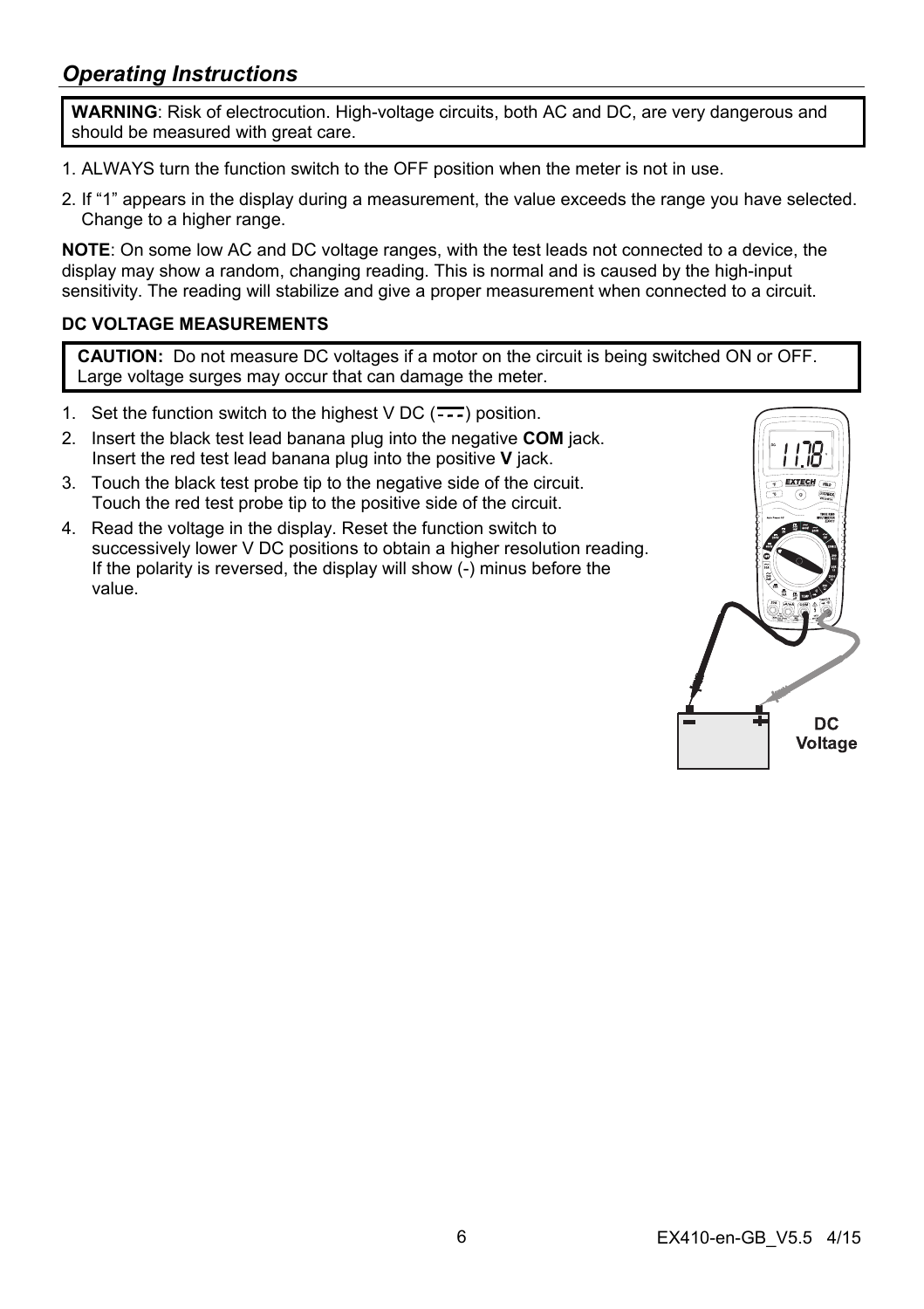#### **AC VOLTAGE MEASUREMENTS**

**WARNING:** Risk of Electrocution. The probe tips may not be long enough to contact the live parts inside some 240V outlets for appliances because the contacts are recessed deep in the outlets. As a result, the reading may show 0 volts when the outlet actually has voltage on it. Make sure the probe tips are touching the metal contacts inside the outlet before assuming that no voltage is present.

**CAUTION:** Do not measure AC voltages if a motor on the circuit is being switched ON or OFF. Large voltage surges may occur that can damage the meter.

- 1. Set the function switch to the highest V AC ( $\sim$ ) position.
- 2. Insert the black test lead banana plug into the negative **COM** jack. Insert red test lead banana plug into the positive **V** jack.
- 3. Touch the black test probe tip to the neutral side of the circuit. Touch the red test probe tip to the "hot" side of the circuit.
- 4. Read the voltage in the display. Reset the function switch to successively lower V AC positions to obtain a higher resolution reading.



## **DC CURRENT MEASUREMENTS**

**CAUTION:** Do not make current measurements on the 20A scale for longer than 30 seconds. Exceeding 30 seconds may cause damage to the meter and/or the test leads.

- 1. Insert the black test lead banana plug into the negative **COM** jack.
- 2. For current measurements up to 200µA DC, set the function switch to the 200µA DC ( $\overline{11}$ ) position and insert the red test lead banana plug into the **uA/mA** jack.
- 3. For current measurements up to 200mA DC, set the function switch to the 200mA DC position and insert the red test lead banana plug into the **uA/(mA** jack.
- 4. For current measurements up to 20A DC, set the function switch to the 20A DC range and insert the red test lead banana plug into the **20A** jack.
- 5. Remove power from the circuit under test, then open up the circuit at the point where you wish to measure current.
- 6. Touch the black test probe tip to the negative side of the circuit. Touch the red test probe tip to the positive side of the circuit.
- 7. Apply power to the circuit.
- 8. Read the current in the display.

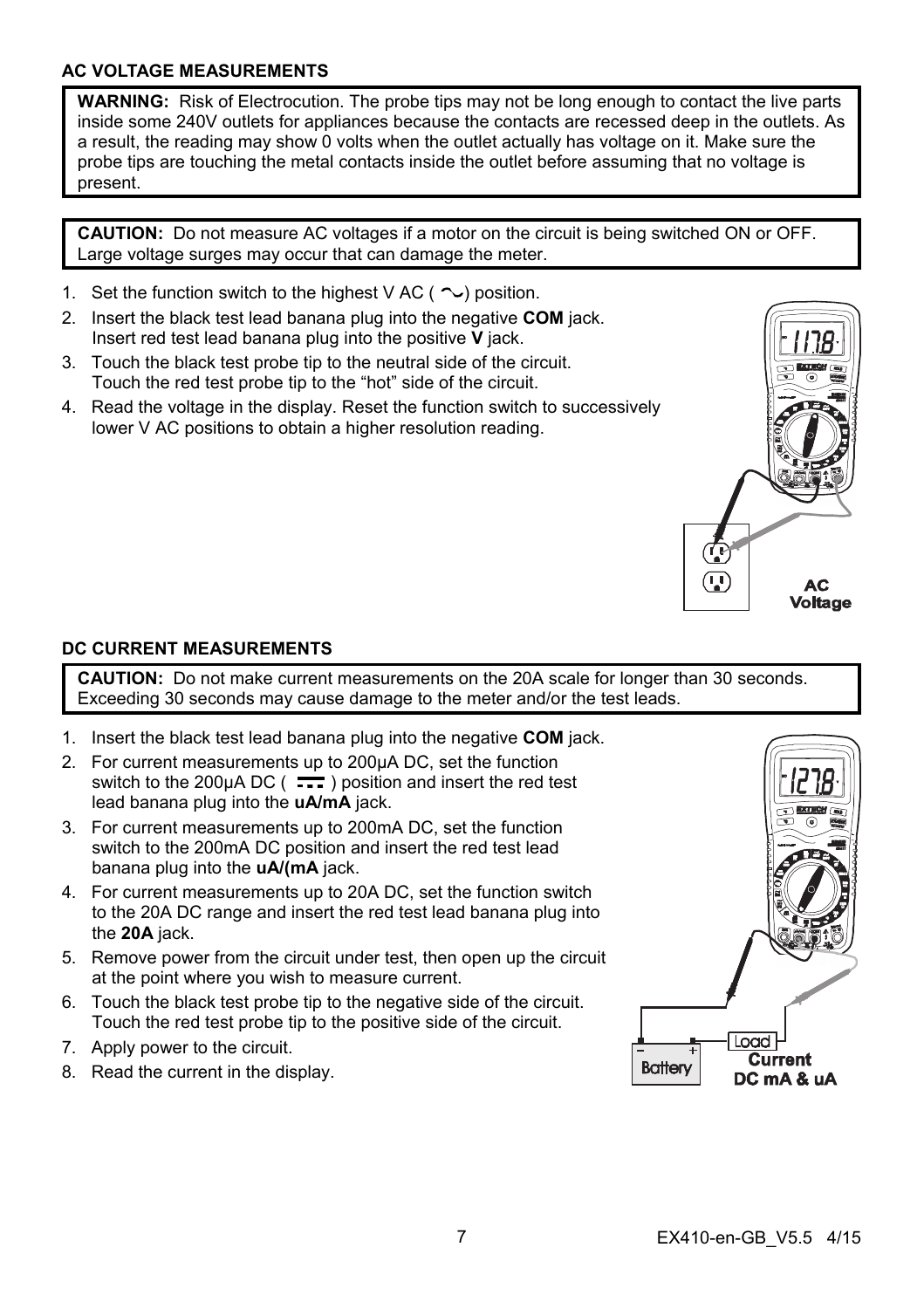## **AC CURRENT MEASUREMENTS**

**CAUTION:** Do not make current measurements on the 20A scale for longer than 30 seconds. Exceeding 30 seconds may cause damage to the meter and/or the test leads.

- 1. Insert the black test lead banana plug into the negative **COM** jack.
- 2. For current measurements up to 200mA AC, set the function switch to the highest 200mA AC ( $\sim$ ) position and insert the red test lead banana plug into the **mA** jack.
- 3. For current measurements up to 20A AC, set the function switch to the 20A AC range and insert the red test lead banana plug into the **20A** jack.
- 4. Remove power from the circuit under test, then open up the circuit at the point where you wish to measure current.
- 5. Touch the black test probe tip to the neutral side of the circuit. Touch the red test probe tip to the "hot" side of the circuit.
- 6. Apply power to the circuit.
- 7. Read the current in the display.



#### **RESISTANCE MEASUREMENTS**

**WARNING:** To avoid electric shock, disconnect power to the unit under test and discharge all capacitors before taking any resistance measurements. Remove the battery and unplug the line cords.

- 1. Set the function switch to the highest  $\Omega$  position.
- 2. Insert the black test lead banana plug into the negative **COM** jack. Insert the red test lead banana plug into the positive  $\Omega$  jack.
- 3. Touch the test probe tips across the circuit or part under test. It is best to disconnect one side of the part under test so the rest of the circuit will not interfere with the resistance reading.
- 4. Read the resistance in the display and then set the function switch to the lowest  $\Omega$  position that is greater than the actual or any anticipated resistance.

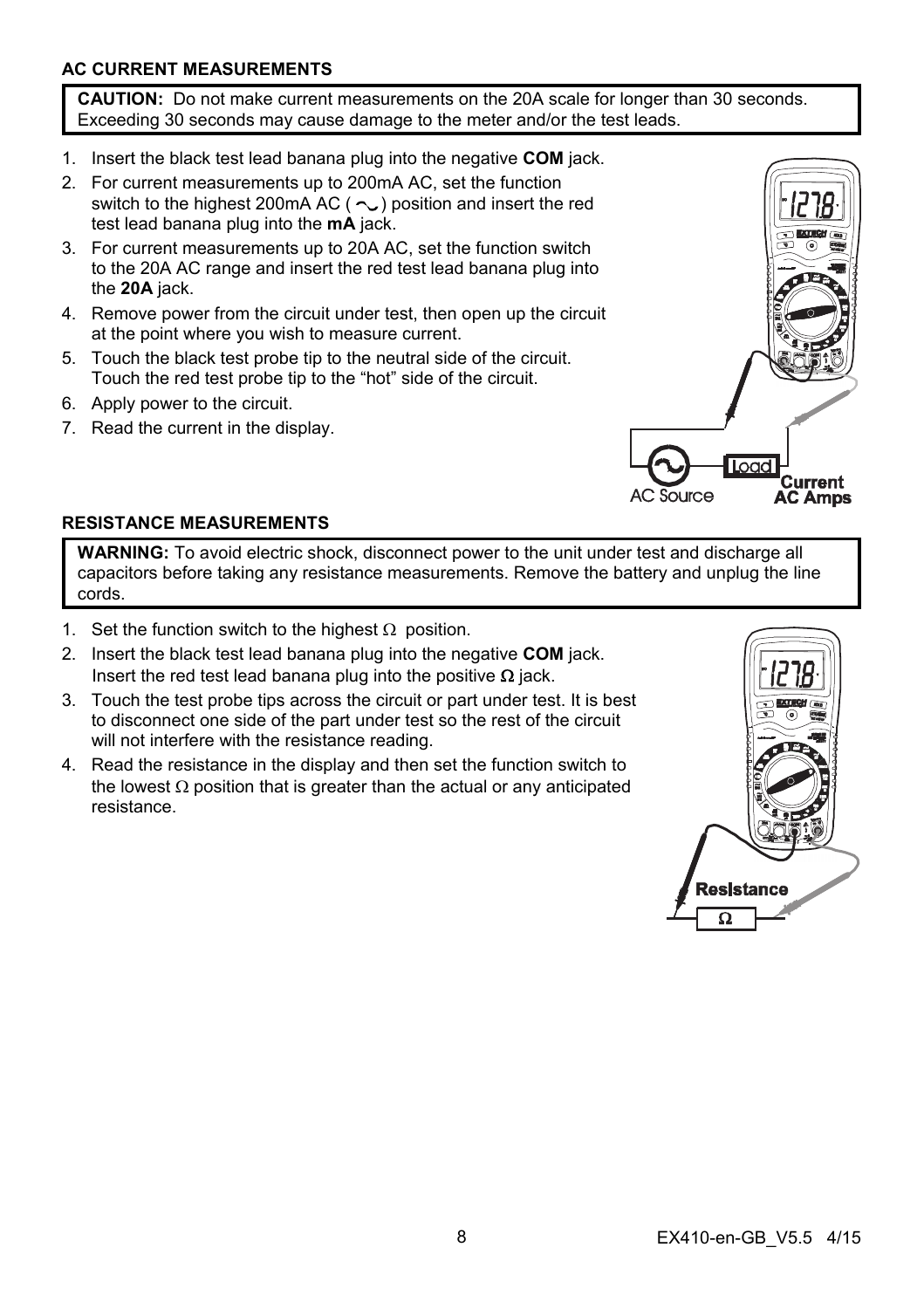## **CONTINUITY CHECK**

**WARNING:** To avoid electric shock, never measure continuity on circuits or wires that have voltage on them.

- 1. Set the function switch to the  $\blacktriangleright$   $\blacktriangleright$   $\mathcal D$  position.
- 2. Insert the black lead banana plug into the negative **COM** jack. Insert the red test lead banana plug into the positive  $\Omega$  jack.
- 3. Touch the test probe tips to the circuit or wire you wish to check.
- 4. If the resistance is less than approximately 150 $\Omega$ , the audible signal will sound. If the circuit is open, the display will indicate "1".

## **DIODE TEST**

- 1. Insert the black test lead banana plug into the negative **COM** jack and the red test lead banana plug into the positive **diode** jack.
- 2. Turn the rotary switch to the  $\blacktriangleright$   $\blacktriangleright$  nosition.
- 3. Touch the test probes to the diode under test. Forward bias will typically indicate 400 to 1000. Reverse bias will indicate "**1** ". Shorted devices will indicate near 0 and the continuity beeper will sound. An open device will indicate "**1** " in both polarities.

## **TEMPERATURE MEASUREMENTS**

- 1. Set the function switch to the TEMP position.
- 2. Insert the Temperature Probe into the Temperature Socket, making sure to observe the correct polarity.
- 3. Press the ºC or ºF button for the desired units.
- 4. Touch the Temperature Probe head to the part whose temperature you wish to measure. Keep the probe touching the part under test until the reading stabilizes.
- 5. Read the temperature in the display.
- Note: The temperature probe is fitted with a type K mini connector. A mini connector to banana connector adaptor is supplied for connection to the input banana iacks.





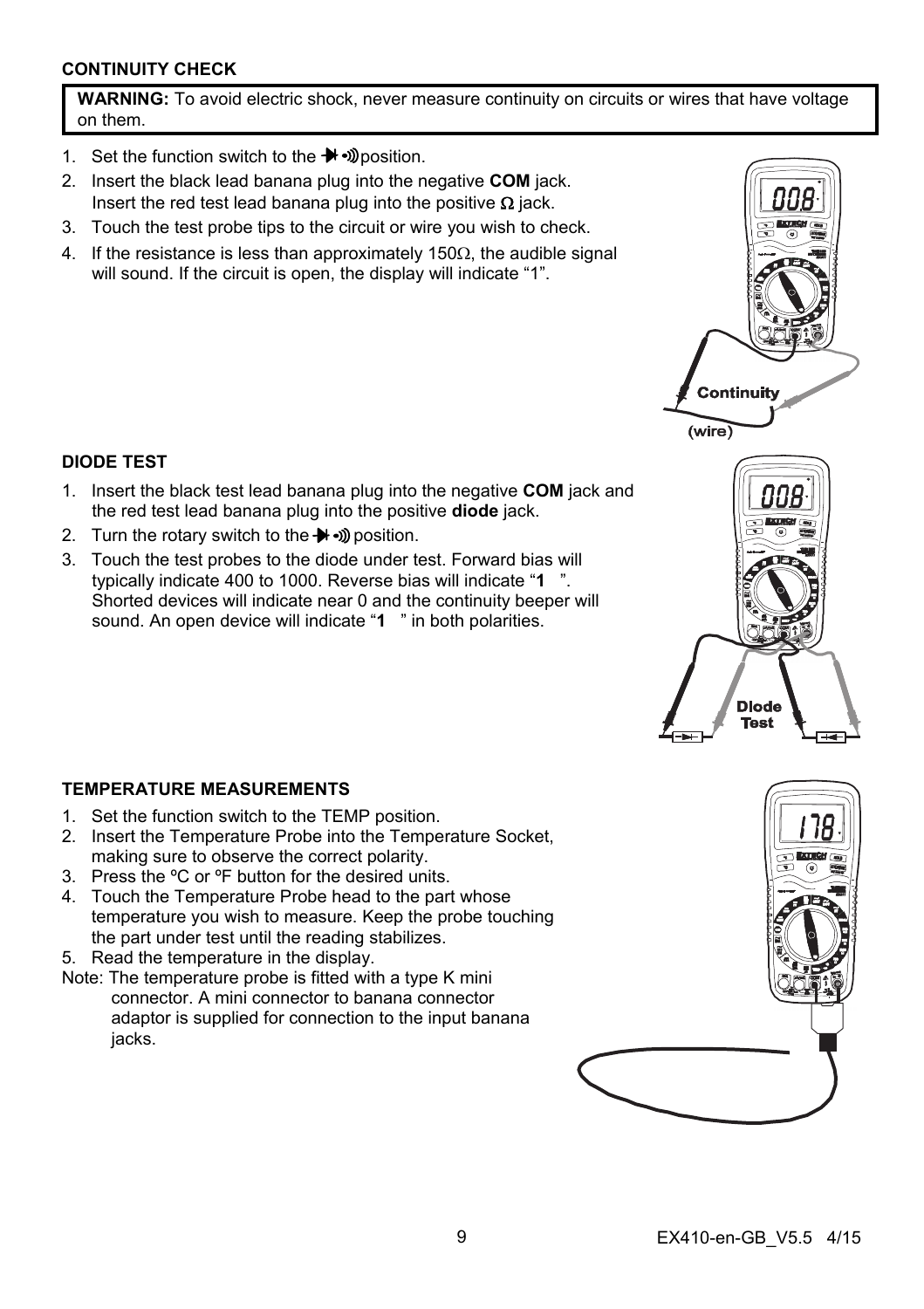#### **DISPLAY BACKLIGHT**

Press and hold the  $\bf{W}$  button to turn on the display backlight function. The backlight will automatically turn off after 15 seconds.

#### **BATTERY CHECK**

The  $\overline{f}$   $\overline{f}$   $\overline{f}$   $\overline{f}$   $\overline{f}$  and  $\overline{f}$  and  $\overline{f}$  condition of the 9V battery. Set the function switch to the 200VDC range and press the CHECK button. If the reading is less than 8.5, battery replacement is recommended.

#### **HOLD**

The hold function freezes the reading in the display. Press the HOLD key momentarily to activate or to exit the hold function.

#### **AUTO POWER OFF**

The auto off feature will turn the meter off after 15 minutes.

#### **LOW BATTERY INDICATION**

If the  $\blacksquare$  icon appears in the display, the battery voltage is low and the battery should be replaced.

#### **WRONG CONNECTION INDICATION**

The  $\Rightarrow$  icon will appear in the upper right conner of the display and the buzzer will sound whenever the positive test lead is inserted into the 20A or uA/mA input jack and a non-current (green) function is selected. If this occurs, turn the meter off and reinsert the test lead into the proper input jack for the function selected.

## *Specifications*

| Function          | Range                  | Resolution         | Accuracy                                  |                                 |
|-------------------|------------------------|--------------------|-------------------------------------------|---------------------------------|
| DC Voltage        | 200mV                  | 0.1 <sub>m</sub>   | $\pm$ (0.3% reading + 2 digits)           |                                 |
| (VDC)             | 2V                     | 0.001V             | $\pm$ (0.5% reading + 2 digits)           |                                 |
|                   | 200V                   | 0.1V               |                                           |                                 |
|                   | 1000V                  | 1V                 | $\pm$ (0.8% reading + 2 digits)           |                                 |
| <b>AC Voltage</b> |                        |                    | 50 to 400Hz                               | 400Hz to 1kHz                   |
| (VAC)             | 2V                     | 0.001V             | $\pm$ (1.0% reading +6 digits             | $\pm$ (2.0% reading + 8 digits  |
|                   | 200V                   | 0.1V               | $\pm$ (1.5% reading +6 digits             | $\pm$ (2.5% reading +8 digits   |
|                   | 750V                   | 1V                 | $\pm$ (2.0% reading +6 digits             | $\pm$ (3.0% reading +8 digits   |
| DC Current        | 200µA                  | 0.1 <sub>µ</sub> A | $\pm$ (1.5% reading + 3 digits)           |                                 |
| (ADC)             | 200 <sub>m</sub> A     | 0.1 <sub>m</sub> A |                                           |                                 |
|                   | 20A                    | 0.01A              | $\pm$ (2.5% reading + 3 digits)           |                                 |
| <b>AC Current</b> |                        |                    | 50 to 400Hz                               | 400Hz to 1kHz                   |
| (A AC)            | 200 <sub>m</sub> A     | 0.1 <sub>m</sub> A | $\pm$ (1.8% reading +8 digits             | $\pm$ (2.5% reading +10 digits) |
|                   | 20A                    | 0.01A              | $\pm$ (3.0% reading +8 digits)            | $\pm$ (3.5% reading +10 digits) |
| Resistance        | $200\Omega$            | $0.1\Omega$        | $\pm$ (0.8% reading +4 digits)            |                                 |
|                   | $2000\Omega$           | $1\Omega$          | $\pm$ (0.8% reading +2 digits)            |                                 |
|                   | $20k\Omega$            | $0.01k\Omega$      | $\pm$ (1.0% reading +2 digits)            |                                 |
|                   | $200k\Omega$           | $0.1k\Omega$       |                                           |                                 |
|                   | $20M\Omega$            | $0.01M\Omega$      | $\pm$ (2.0% reading +5 digits)            |                                 |
| Temperature       | -20 to $750^{\circ}$ C | $1^{\circ}$ C      | $\pm$ (3.0% reading +3 digits)            |                                 |
|                   | -4 to 1382°F           | 1ºF                | (meter only, probe accuracy not included) |                                 |

**NOTE:** Accuracy specifications consist of two elements:

(% reading) – This is the accuracy of the measurement circuit.

(+ digits) – This is the accuracy of the analog to digital converter.

NOTE: Accuracy is stated at 18<sup>°</sup>C to 28<sup>°</sup>C (65<sup>°</sup>F to 83<sup>°</sup>F) and less than 75% RH.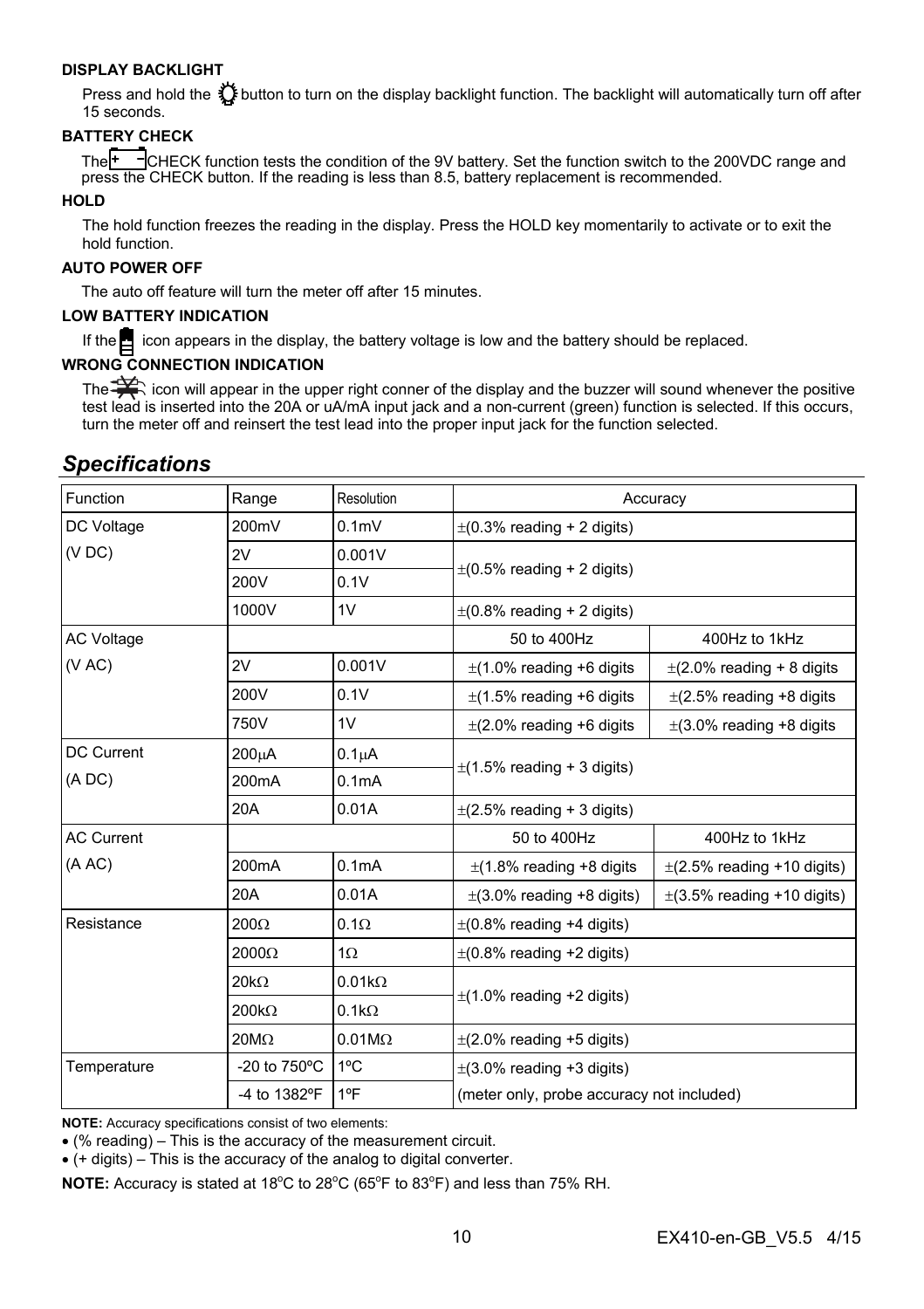## **General Specifications**

| <b>Diode Test</b>             | Test current of 1mA maximum, open circuit voltage 2.8V DC typical                                                                                                                                 |  |
|-------------------------------|---------------------------------------------------------------------------------------------------------------------------------------------------------------------------------------------------|--|
| <b>Continuity Check</b>       | Audible signal when resistance is less than approximately 150 $\Omega$                                                                                                                            |  |
| Input Impedance               | 10M $\Omega$                                                                                                                                                                                      |  |
| <b>AC Response</b>            | Average responding                                                                                                                                                                                |  |
| <b>ACV Bandwidth</b>          | 50Hz to 1kHz                                                                                                                                                                                      |  |
| DCA voltage drop              | 200mV                                                                                                                                                                                             |  |
| <b>Display</b>                | 3 1/2 digit, 2000 count LCD, 0.9" digits                                                                                                                                                          |  |
| <b>Auto-Power Off</b>         | Meter switches OFF after 15 minutes (approximately) of inactivity                                                                                                                                 |  |
| Overrange indication          | "1" is displayed                                                                                                                                                                                  |  |
| <b>Polarity</b>               | Automatic (no indication for positive polarity); Minus (-) sign for negative<br>polarity.                                                                                                         |  |
| <b>Measurement Rate</b>       | 2 times per second, nominal                                                                                                                                                                       |  |
| <b>Low Battery Indication</b> | " E " is displayed if battery voltage drops below operating voltage                                                                                                                               |  |
| <b>Battery</b>                | One 9 volt (NEDA 1604) battery                                                                                                                                                                    |  |
| <b>Fuses</b>                  | mA, µA ranges; 0.2A/250V fast blow<br>A range; 20A/250V ceramic fast blow                                                                                                                         |  |
|                               | <b>Operating Temperature</b> $5^{\circ}$ C to 40 $^{\circ}$ C (41 $^{\circ}$ F to 104 $^{\circ}$ F)                                                                                               |  |
| <b>Storage Temperature</b>    | -20°C to 60°C (-4°F to 140°F)                                                                                                                                                                     |  |
| <b>Operating Humidity</b>     | Max 80% up to 31 °C (87°F) decreasing linearly to 50% at 40 °C (104 °F)                                                                                                                           |  |
| <b>Storage Humidity</b>       | $< 80\%$                                                                                                                                                                                          |  |
| <b>Operating Altitude</b>     | 2000 meters (7000ft.) maximum                                                                                                                                                                     |  |
| Weight                        | 342g (0.753lb) (includes holster)                                                                                                                                                                 |  |
| <b>Size</b>                   | 187 x 81 x 50mm (7.36" x 3.2" x 2.0") (includes holster)                                                                                                                                          |  |
| <b>Safety</b>                 | For indoor use and in accordance with the requirements for double<br>insulation to IEC1010-1 (2001): EN61010-1 (2001) Overvoltage<br>Category III 600V and Category II 1000V, Pollution Degree 2. |  |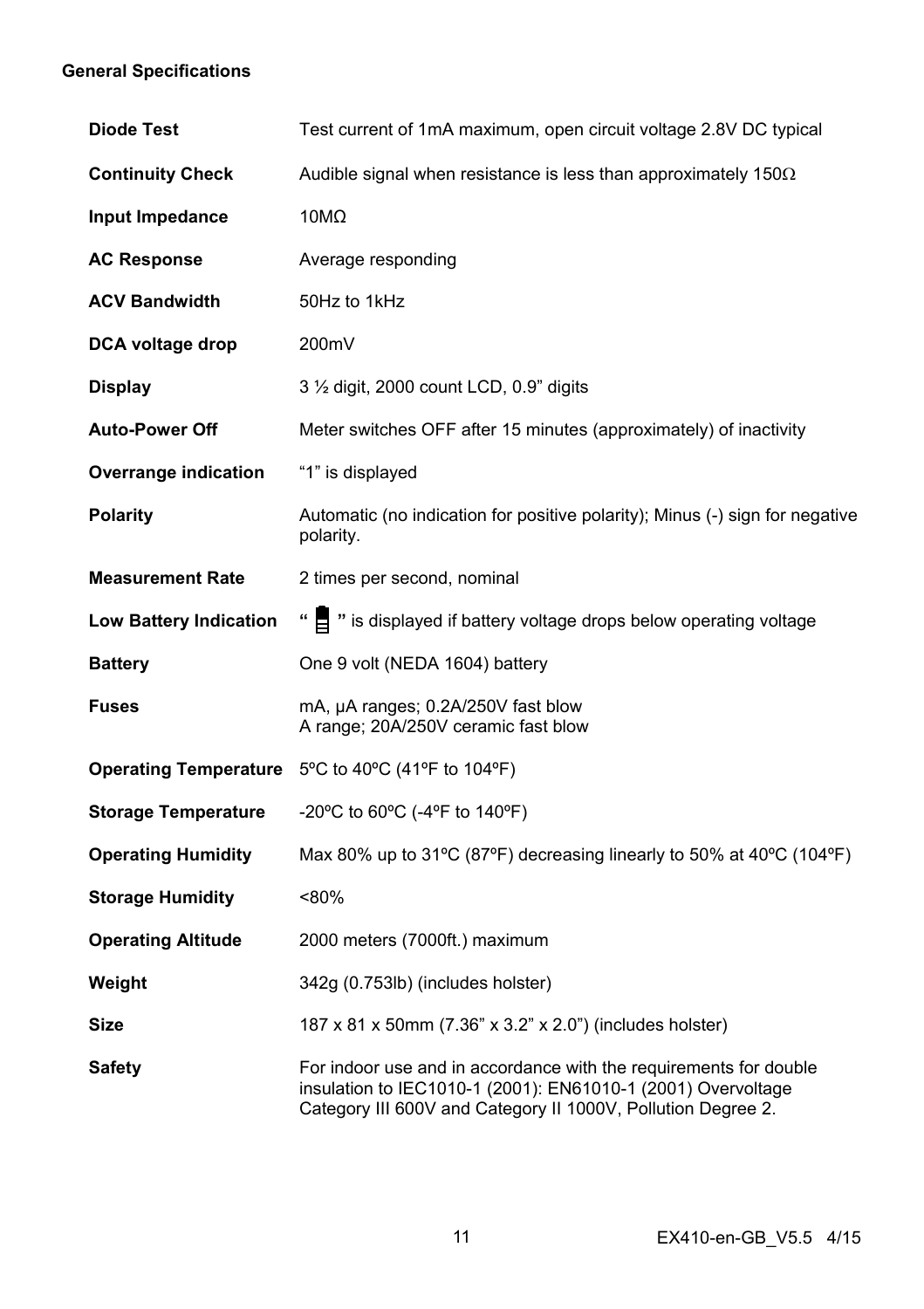## *Maintenance*

**WARNING:** To avoid electrical shock, disconnect the meter from any circuit, remove the test leads from the input terminals, and turn OFF the meter before opening the case. Do not operate the meter with an open case.

This MultiMeter is designed to provide years of dependable service, if the following care instructions are performed:

- 1. **KEEP THE METER DRY**. If it gets wet, wipe it off.
- 2. **USE AND STORE THE METER IN NORMAL TEMPERATURES.** Temperature extremes can shorten the life of the electronic parts and distort or melt plastic parts.
- 3. **HANDLE THE METER GENTLY AND CAREFULLY.** Dropping it can damage the electronic parts or the case.
- 4. **KEEP THE METER CLEAN.** Wipe the case occasionally with a damp cloth. DO NOT use chemicals, cleaning solvents, or detergents.
- 5. **USE ONLY FRESH BATTERIES OF THE RECOMMENDED SIZE AND TYPE.** Remove old or weak batteries so they do not leak and damage the unit.
- 6. **IF THE METER IS TO BE STORED FOR A LONG PERIOD OF TIME**, the batteries should be removed to prevent damage to the unit.

#### **Battery Replacement**

- 1. Remove the Phillips head screw that secures the rear battery door
- 2. Open the battery compartment
- 3. Replace the 9V battery
- 4. Secure the battery compartment



Never dispose of used batteries or rechargeable batteries in household waste. As consumers, users are legally required to take used batteries to appropriate collection sites, the retail store where the batteries were purchased, or wherever batteries are sold.

**Disposal:** Do not dispose of this instrument in household waste. The user is obligated to take end-oflife devices to a designated collection point for the disposal of electrical and electronic equipment.

#### **Other Battery Safety Reminders**

- o Never dispose of batteries in a fire. Batteries may explode or leak.
- o Never mix battery types. Always install new batteries of the same type.

**WARNING:** To avoid electric shock, do not operate the meter until the battery cover is in place and fastened securely.

**NOTE:** If the meter does not work properly, check the status of the fuses and batteries and ensuring proper insertion.